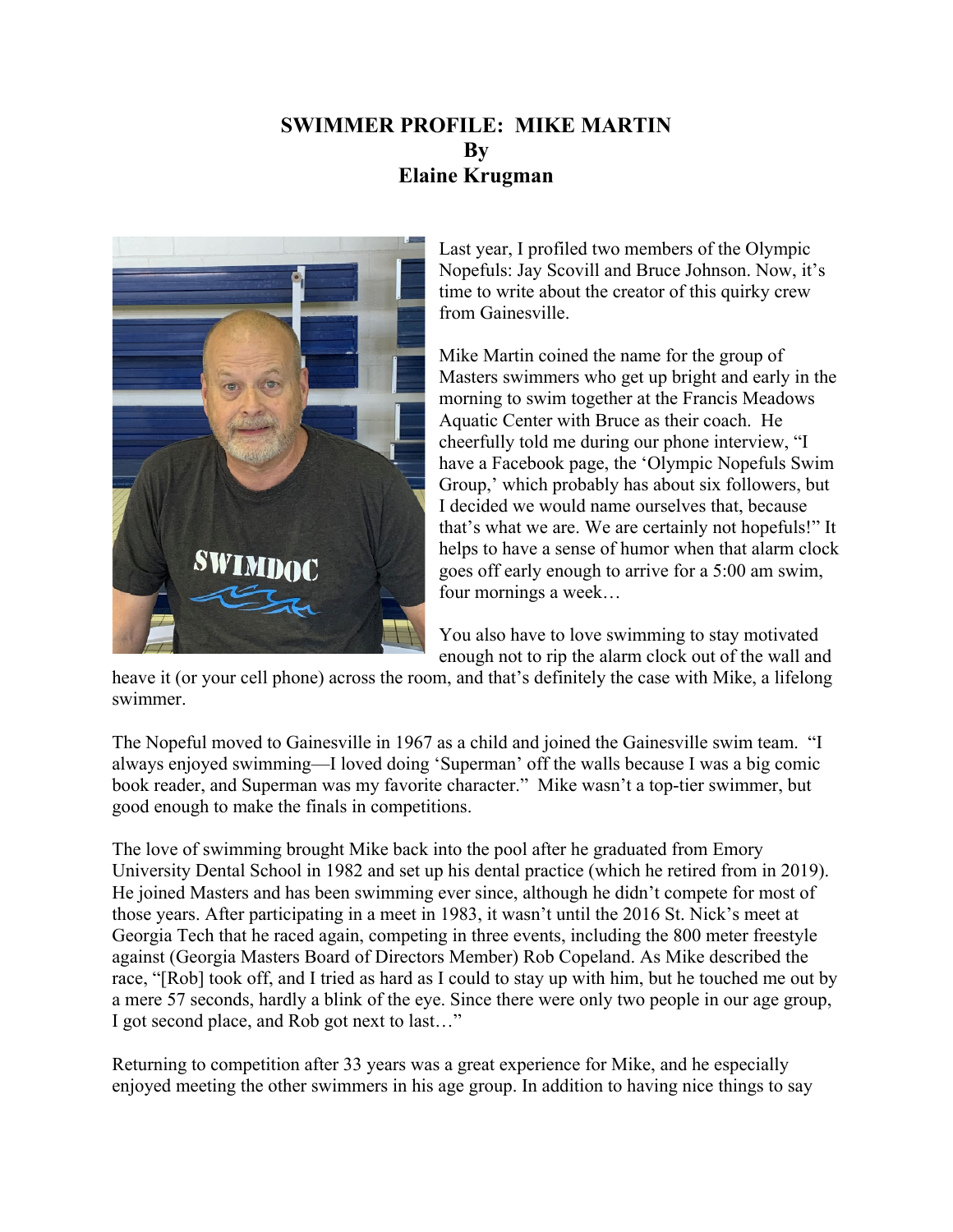about Rob, he mentioned meeting Pat Eddy, saying, "[He]is as friendly as you can be. He cheered for me in one of my races, and I felt part of the group."

It wasn't long after that meet that Mike had to have open heart surgery, but it only kept him out of the pool for one month. "After I got to where I could swim, (Coach) Bruce said, 'You're looking pretty good in the water, so let's do a set of 5 x100's and see how you do.' We were both sucking wind at the time, but he's a good coach. It has been a great experience swimming with [Bruce], Tim Erickson, Jay Scovill, and whoever else wants to sign up (for the Olympic Nopefuls)."

After five years away from swim meets, Mike swam in the St. Nick's meet, last December. He raced the 800 meter freestyle again, this time in the 65-69 age group, and not against Rob Copeland. His 12:04.96 time earned him a Georgia Masters record. This time, he came in first AND last place, since he swam unopposed.

At the time of our interview (which took place before that meet), Mike said, "My goal this year is to match my 2016 time in the 800 meters. That's what I'm looking for. I feel like I'm in better physical shape, but I'm five years older." Although he didn't match that 11:55.61 time, his record-breaking swim was quite an accomplishment. After all, Georgia Masters' motto is, "The older we get, the faster we were."

Training 3-4,000 yards per day, four times a week, Mike was well-prepared for that recordbreaking swim, although he really considers himself just a fitness swimmer. He doesn't swim more than that, because he feels he needs a day to recover both physically and mentally. On those off days, however, he likes to take walks with his wife Abby.

Once Mike is in the pool, though, he doesn't like getting out. "I remember thinking I owned the pool when I was a teenager. Some of the F.R.O.G.S.—that's what I call Bruce and me, which means fairly rotund old guy—will complain when we have to get out of the pool (for the high school team's training session) . I guess the main reason we swim at 5 am is that Jay Scovill's wife is still a teacher (and they like to train together before she goes to work)."

In addition to training with the Olympic Nopefuls, Mike has given open water swimming a try, joining a group at a local lake. "I was able to keep up with most everybody in the group, and it was fun, but I missed the line on the bottom of the pool. There wasn't a line on the bottom of the lake!"

He still decided to try a couple of open water competitions, though. "I've done the Georgia Games Open Water Meet twice, and of course, Pat Eddy won all his races. The last time I swam, I swam the 3,000 meters, and he beat me by five minutes on that."

Mike loves those long yardage swims, so one of his goals is to participate in the 2022 *Go the Distance* event, "to see how many miles I rack up... I'm swimming 8-10 miles a week, and that's probably more than 90-95% of 66- year-olds are exercising… I want to be in the pool until I'm 90 years old, just chuggin' along," he laughed.